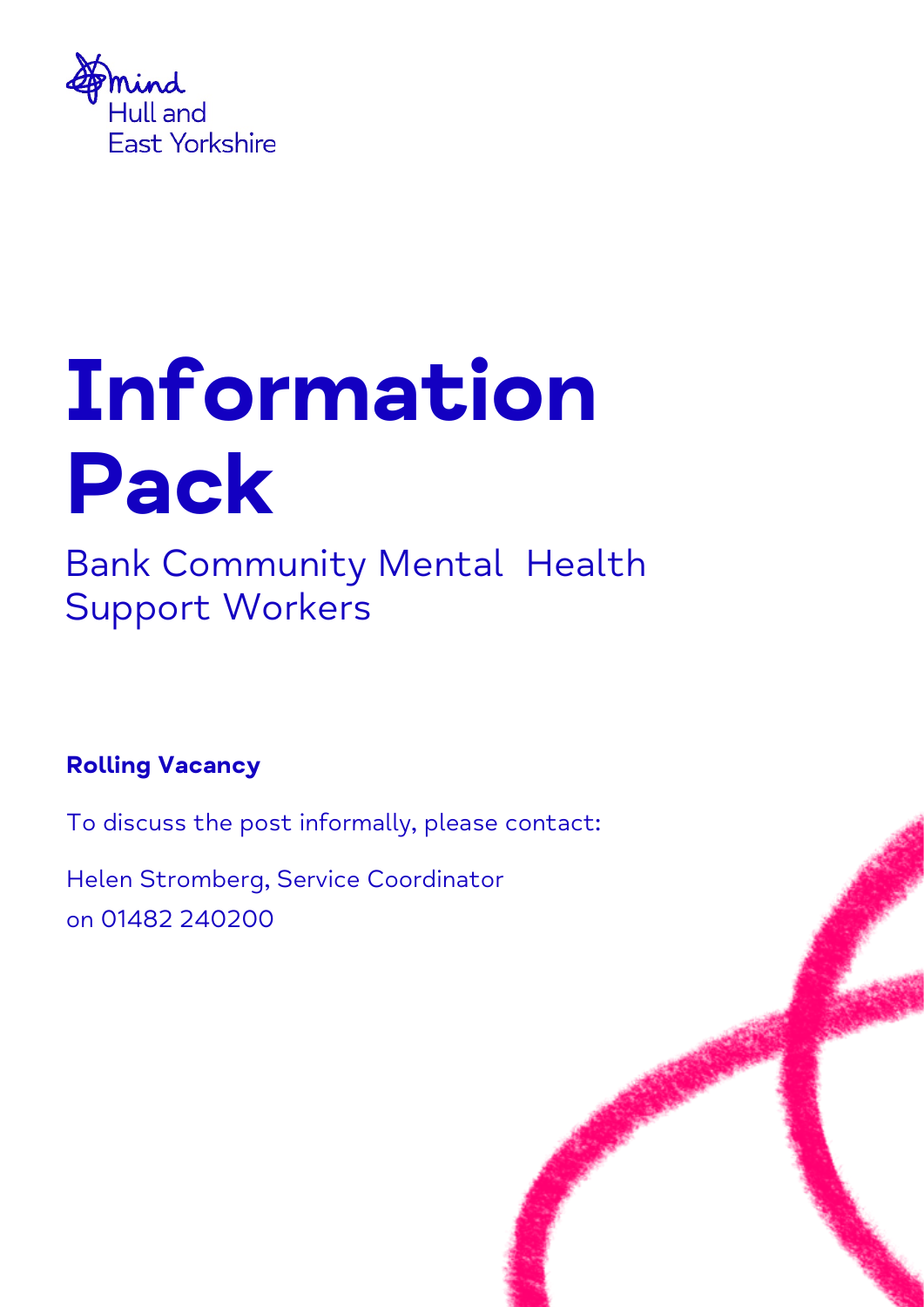# Job Description

JOB TITLE: Community Mental Health Support Worker (Bank)

LOCATION: Work will be delivered across the East Riding area.

SALARY: £9.79/hour

REPORTS TO: Service Coordinator

## OVERALL PURPOSE OF THE JOB

To support people to develop the necessary skills to be able to live independently

## ROLE RESPONSIBILITIES

- Support people with practical day to day living skills
- Work collaboratively with colleagues to deliver support
- Plan your diary to optimise the delivery of support and activities.
- Build trusting and supportive relationships with the people who use our services.
- Encourage feedback from the people who use our services.
- Work with colleagues to ensure consistent support is provided to all clients.
- Maintain accurate and up to date client records through our management system as directed
- Ensure our framework for good care which includes Relationships, Environment, Activity, Compassion and Hope, called 'REACH' is adhered to at all times
- Provide support, guidance and information to clients to ensure their support plans and interventions are delivered in accordance with agreed goals.
- Use a variety of evidenced based outcome measures to support and record recovery.
- Maintain positive relationships with clients to encourage acceptable behaviour
- Ensure client safety and follow plans to intervene to protect people from harm
- Assist in the support of students and volunteers
- Provide information and signposting to clients, members of the public and other agencies.

## **NOTES**

This job description is not intended to be exhaustive in every respect but rather to define the fundamental purpose, responsibilities and dimensions of the role.

It is the nature of the work of Hull and East Yorkshire Mind that tasks and responsibilities are, in many circumstances, unpredictable and varied. All staff are, therefore, expected to work in a flexible way when the occasion arises and when tasks not specifically covered in their job description have to be undertaken. These additional duties will normally be to cover unforeseen circumstances or changes in work and they will normally be compatible with the regular type of work. If the additional responsibility or task becomes a regular or frequent part of the member of staff's job, it will be included in the job description in consultation with the member of staff.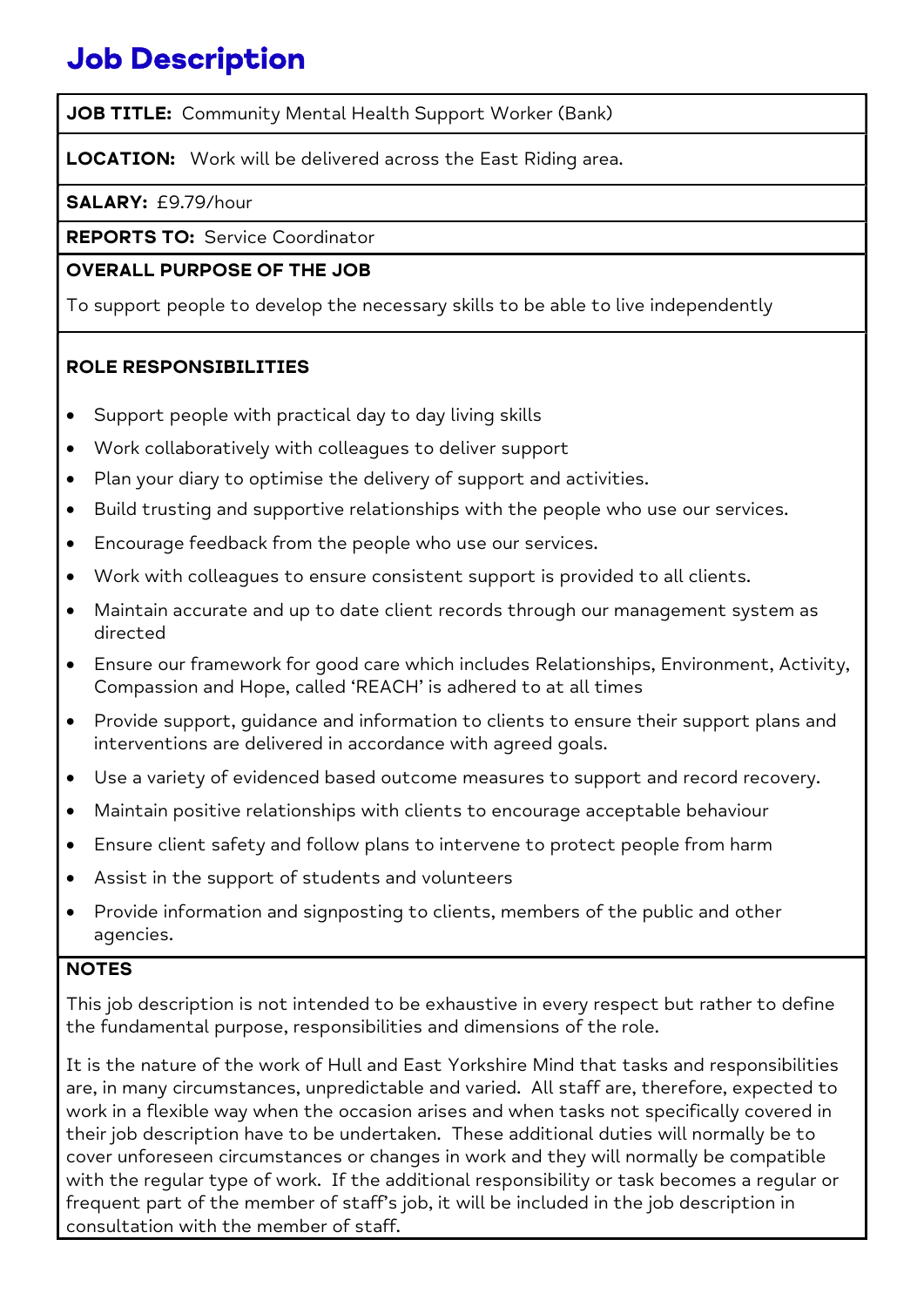# Person Specification

When we shortlist applications we do so based on the information you tell us. Try to give us as much evidence as possible to show where you meet the requirements of the role. This can include experience from outside of paid work such as volunteering or caring responsibilities.

| February 2021<br><b>Job Title:</b><br><b>Community Support Worker (Bank)</b><br><b>Reviewed:</b> |                                                                                                                                                                                |                       |                |
|--------------------------------------------------------------------------------------------------|--------------------------------------------------------------------------------------------------------------------------------------------------------------------------------|-----------------------|----------------|
| Area                                                                                             | <b>Criteria</b>                                                                                                                                                                | <b>Essen</b><br>-tial | Desir-<br>able |
| Key knowledge                                                                                    | An understanding of common mental health and social issues                                                                                                                     | ✓                     |                |
|                                                                                                  | Basic knowledge of how to intervene effectively to support people<br>who use our services                                                                                      | ✓                     |                |
|                                                                                                  | Of local and national support services                                                                                                                                         |                       | $\checkmark$   |
|                                                                                                  | Of common barriers to living independently                                                                                                                                     |                       | $\checkmark$   |
|                                                                                                  | Of Health & Safety, risk management, lone working and personal<br>safety                                                                                                       |                       | ✓              |
| exper-ience<br>Relevant                                                                          | Proven experience of working well on own initiative and as part of a<br>team                                                                                                   | $\checkmark$          |                |
|                                                                                                  | Of providing support to individuals                                                                                                                                            | ✓                     |                |
|                                                                                                  | Of working in the field of mental health to support people                                                                                                                     |                       | ✓              |
| ompetencies<br>Key c                                                                             | A commitment to the values of Hull and East Yorkshire Mind                                                                                                                     | $\checkmark$          |                |
|                                                                                                  | Able to plan and prioritise own workload to ensure client needs are<br>met                                                                                                     | $\checkmark$          |                |
|                                                                                                  | Ability to develop good working relationships with our clients<br>where they feel respected.                                                                                   | ✓                     |                |
|                                                                                                  | Highly developed written and verbal communication which is<br>tailored to the needs of the target audience                                                                     | ✓                     |                |
|                                                                                                  | Demonstrates resilience when faced with emotionally charged<br>issues and stays calm if under pressure                                                                         | ✓                     |                |
|                                                                                                  | Responds flexibly and positively to changing needs                                                                                                                             | $\checkmark$          |                |
|                                                                                                  | Able to make decisions without unnecessarily referring to others,<br>based on the information available                                                                        | $\checkmark$          |                |
|                                                                                                  | Demonstrable ability to apply practical problem solving and<br>common sense to a variety of problems                                                                           |                       |                |
|                                                                                                  | Able to support the diverse needs of the people who use our<br>services and offer appropriate interventions when necessary                                                     | ✓                     |                |
|                                                                                                  | Has a non-judgmental approach with the ability to demonstrate<br>compassion and empathy whilst working within professional<br>boundaries with the people who use our services. |                       |                |
|                                                                                                  | Evidence of the ability to motivate people to meet their personal<br>goals and lead a more fulfilling life                                                                     | ✓                     |                |
| requirements<br>Additional                                                                       | Possession of a full current driving license with use of a motor<br>vehicle for work purposes and prepared to travel across the region.                                        |                       | ✓              |
|                                                                                                  | Enthusiastic with a high degree of personal motivation                                                                                                                         | ✓                     |                |
|                                                                                                  | Competent in the use of IT programmes (eg Microsoft Outlook,<br>Word, Excel) with the ability to learn new systems                                                             | ✓                     |                |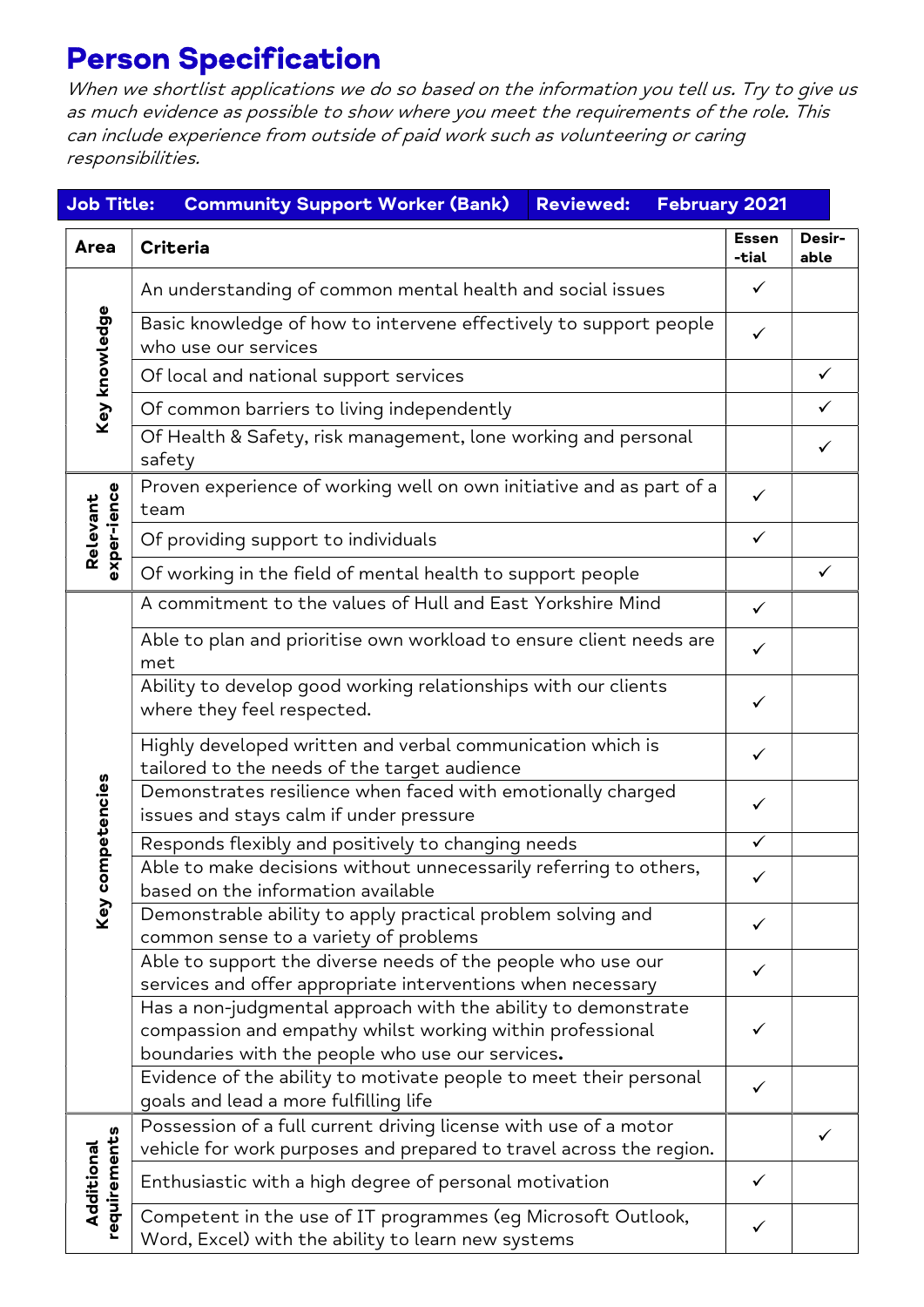# Overview of Hull and East Yorkshire Mind

Hull and East Yorkshire Mind has been supporting people with mental health problems across Hull and East Yorkshire for over four decades.

We are an independent charity governed by a group of local trustees, affiliated to the Mind network made up of over 130 organisations across England and Wales. The network delivers services, campaigning and gives a voice to people with mental health problems, their families, carers and community. Hull and East Yorkshire Mind is also a housing association.

Our **VISION** is that we won't give up until everyone experiencing a mental health problem gets both support and respect.

Our **MISSION** is to work with partners to intervene as early as possible, providing advice and support to empower and give hope to anyone experiencing a mental health problem. We campaign locally to improve services and reduce stigma and discrimination. As an organisation, we pride ourselves on our values and beliefs:

## WE BELIEVE:

- Everyone has mental health: there is no place for stigma.
- Everyone deserves the chance of a fulfilling life.
- Lived experience is powerful and can generate hope.
- Spaces where everyone can feel supported and safe, not judged but respected, are vital.
- Everyone brings something valuable to the work.
- We can effect change and will do everything in our power to improve lives.

## WE VALUE:

- Being Human connecting meaningfully with one another creating relationships which help people to flourish.
- Mind and Heart using our intelligence, stories, skills and life experience to show that we care and to make a difference.
- $\bullet$  Being Brave even in the face of uncertainty staying positive and boldly developing new things.
- Travelling Together side by side with others, being kind and, through empathy, nurturing belonging.
- **Strong Foundations** drawing on our history and learning to build reliable systems that work well without being over engineered.